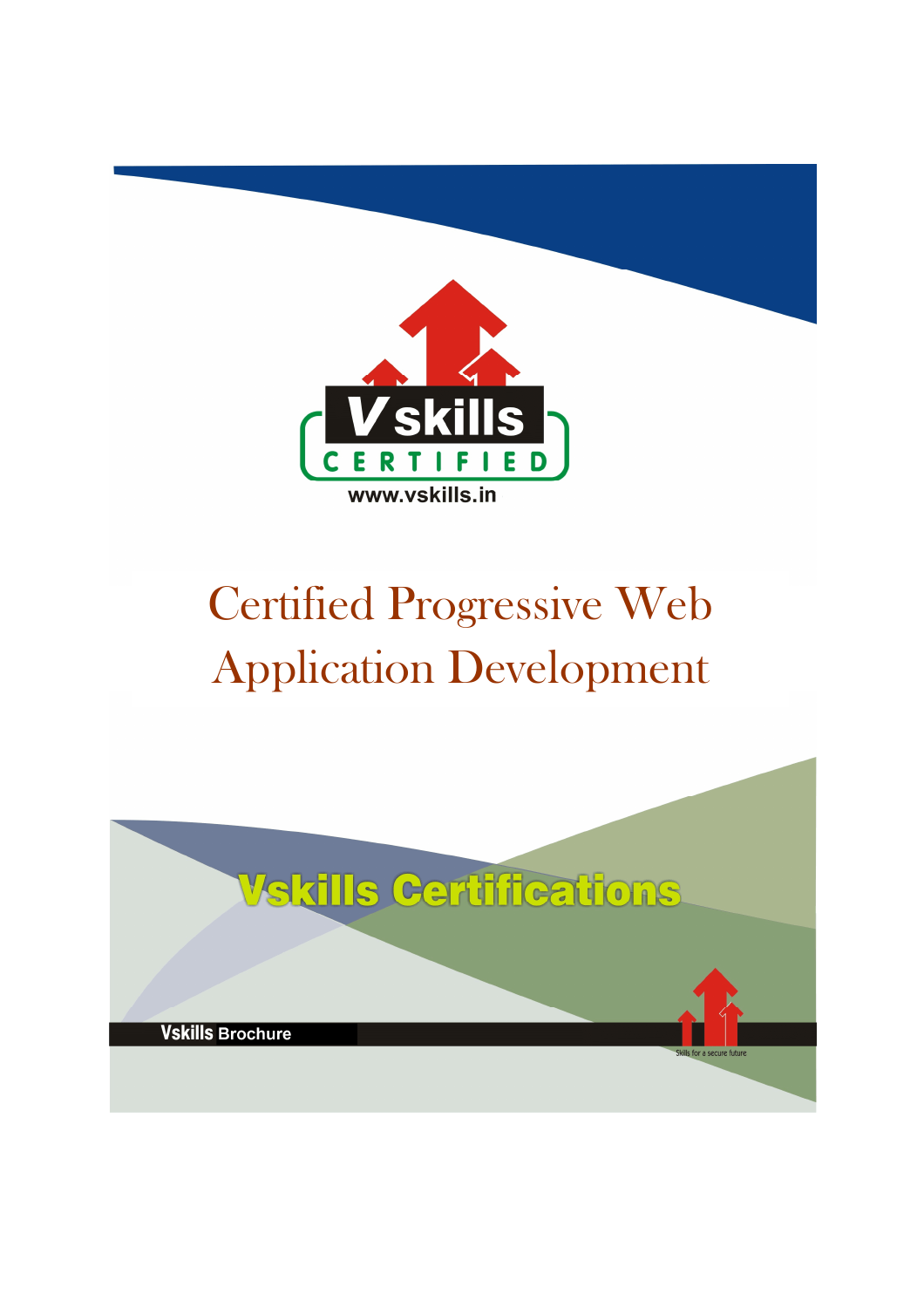# Certified Progressive Web Application Development (PWAD) Professional Development (PWAD) Professional

Progressive web applications (PWAs) are a type of application software delivered through the web, built using common web technologies including HTML, CSS and JavaScript. They are intended to work on any platform that uses a standards-compliant browser. Functionality includes working offline, push notifications, and device hardware access, enabling creating user experiences similar to native applications on desktop and mobile devices. Since they are a type of webpage or website known as a web application, there is no requirement for developers or users to install the web apps via digital distribution systems like Apple App Store or Google Play.

### Why should one take this certification?

This Course is intended for professionals and graduates wanting to excel in their chosen areas. It is also well suited for those who are already working and would like to take certification for further career progression.

Earning Vskills Progressive Web Application Development (PWAD) Professional Certification can help candidate differentiate in today's competitive job market, broaden their employment opportunities by displaying their advanced skills, and result in higher earning potential.

### Who will benefit from taking this certification?

Job seekers looking to find employment in web development, or IT departments of various companies, students generally wanting to improve their skill set and make their CV stronger and existing employees looking for a better role can prove their employers the value of their skills through this certification.

### Test Details

- $\bullet$  Duration:  $60$  minutes
- No. of questions:  $50$
- **Maximum marks:** 50, Passing marks:  $25(50\%)$

There is no negative marking in this module.

### **Fee Structure**

Rs. 3,499/- (Excludes taxes)\*

\*Fees may change without prior notice, please refer http://www.vskills.in for updated fees

www.vskills.in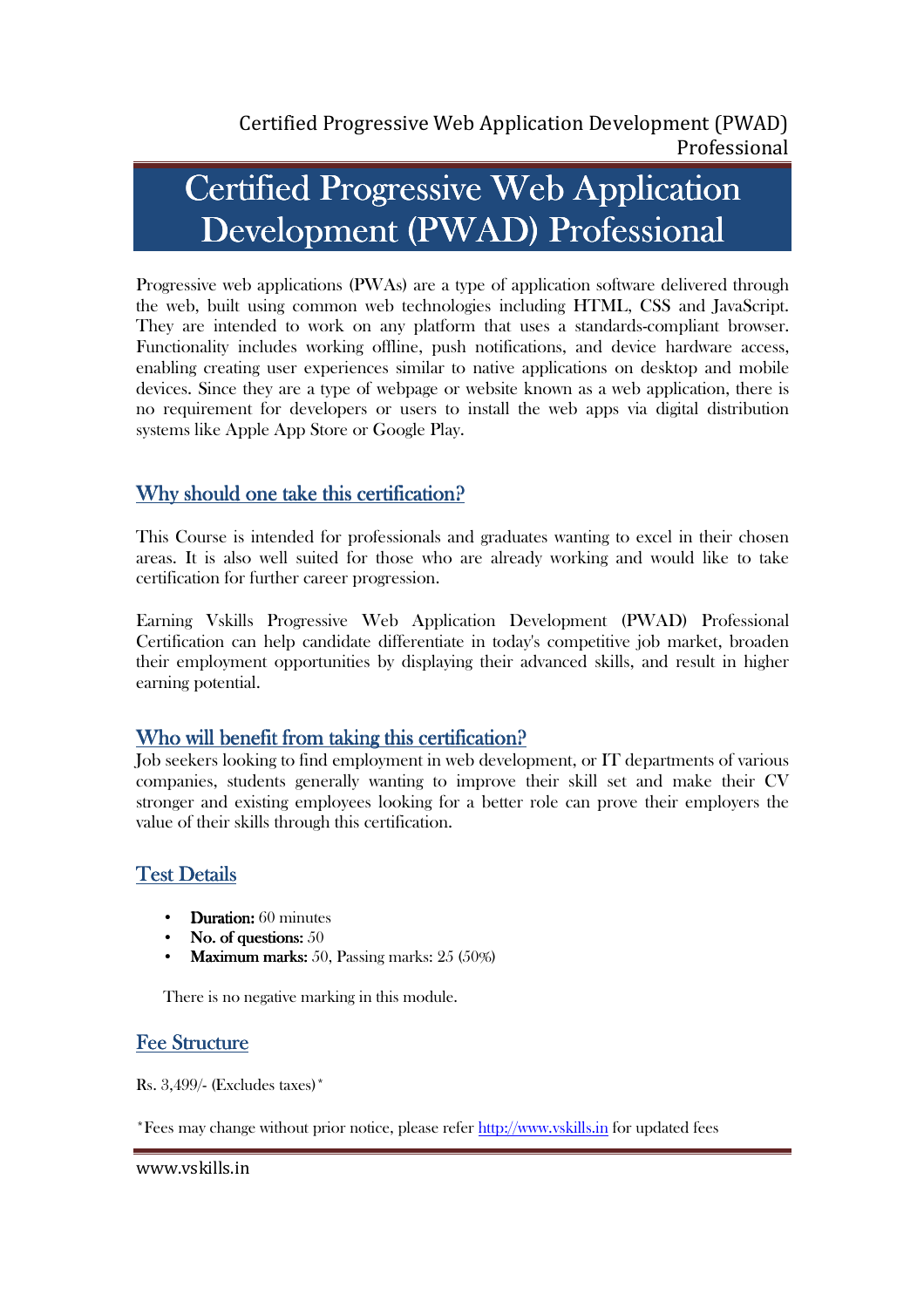## Table of Contents

### 1. Introduction to PWA

1.1 What Really is a PWA?

- 1.2 PWA Core Concepts
- 1.3 What is PRPL Pattern?
- 1.4 Demo of Final Course Project
- 1.5 Responsive UI
- 1.6 Tools Overview and Setup

### 2. Understanding Web App Manifest

- 2.1 Understanding App Manifest Properties
- 2.2 Add Properties to manifest.json
- 2.3 Prerequisites for Installing Web App
- 2.4 Run Android Emulator and Leverage Chrome Dev Tools for Debugging
- 2.5 Add Properties for Safari
- 2.6 Add Properties for Internet Explorer

### 3. Service Worker

- 3.1 Promise API
- 3.2 Fetch API
- 3.3 What Is a Service Worker and How it Works?
- 3.4 Events in Service Worker
- 3.5 Service Worker Lifecycle
- 3.6 Scope Working for a Service Worker
- 3.7 Register, Update, Activate SW
- 3.8 Debug Our Service Worker
- 3.9 Install App Banner and Control Over it
- 3.10 Debug and Test on Android Emulated Device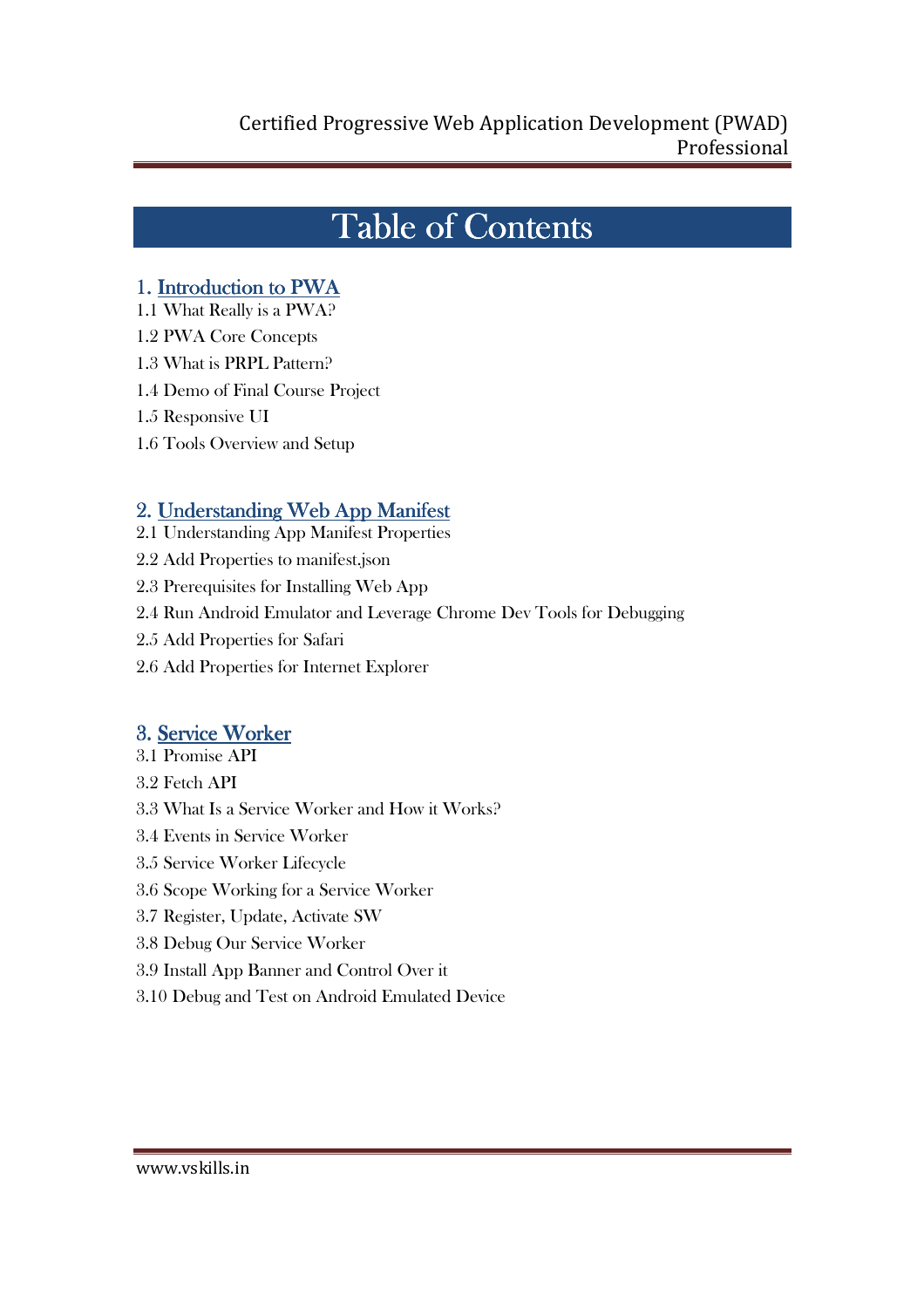### Certified Progressive Web Application Development (PWAD) Professional

### 4. Cache and Offline Support

- 4.1 Storage Options
- 4.2 Cache API
- 4.3 Pre-Caching/Static Caching
- 4.4 ES6 Overview
- 4.5 Add, Update Cache
- 4.6 Respond with Cache
- 4.7 Dynamic Caching Upon Fetch
- 4.8 Offline Respond Placeholders
- 4.9 Remove/Cleanup Caches
- 4.10 Caching Strategies

### 5. Dynamic Content Cache

- 5.1 IndexedDB / Write Data
- 5.2 IndexedDB / Retrieve and Delete
- 5.3 Tools to Help Create Cache and Service Worker

### 6. Deployment to Firebase

- 6.1 Setup Firebase CLI 6.2 Make Our App Ready to Deploy
- 6.3 Deploy to Firebase

### 7. Background Sync

- 7.1 How Background Sync Helps
- 7.2 Register a Synchronization Task
- 7.3 Storing Our Data in IndexedDB and Firebase
- 7.4 Syncing Data in Server Worker with Server
- 7.5 Periodic Sync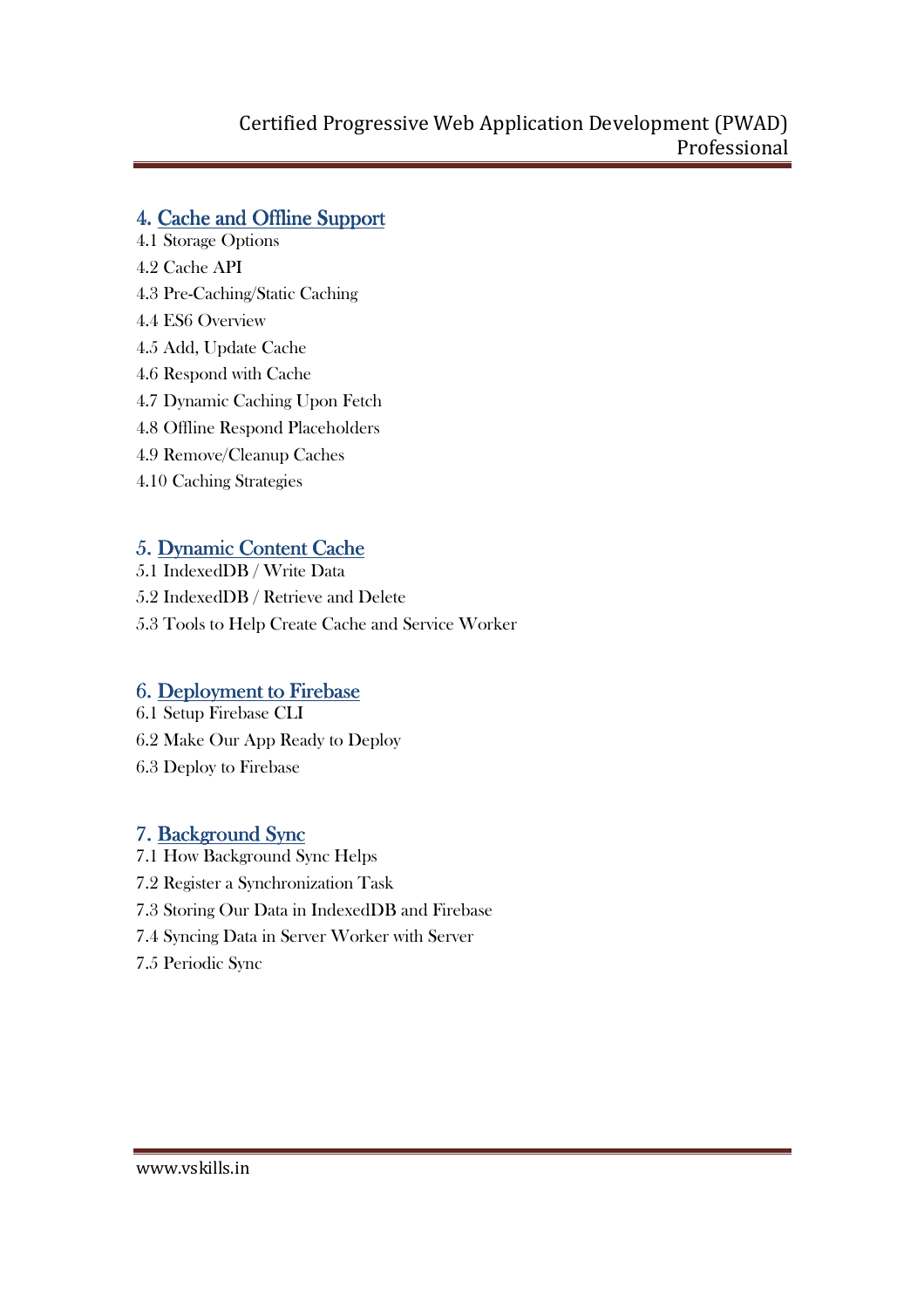### Certified Progressive Web Application Development (PWAD) Professional

### 8. Push Notification

- 8.1 Push Notification Fundamentals
- 8.2 Request Permission, Subscription, and Display Notification
- 8.3 Store Client Subscription and Secure It in Backend
- 8.4 Send Notification from Server and Listen from Service Worker
- 8.5 Clean Up Subscriptions

### 9. PWA with SPA

9.1 PWA in an Angular App 9.2 PWA in a React App 9.3 PWA in a Vue App 9.4 PWA in an Ember App